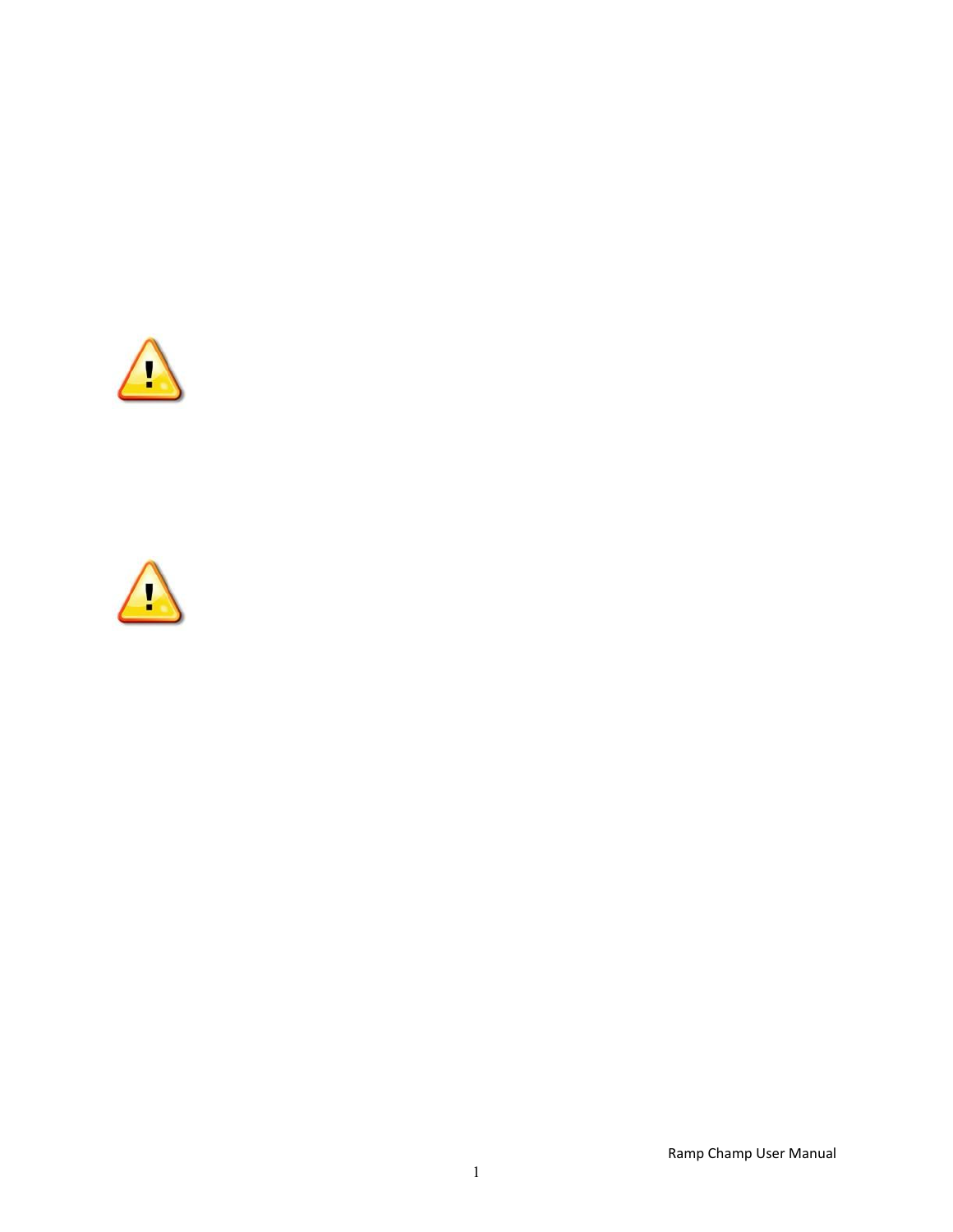| Section 1        |  |
|------------------|--|
| <b>Section 2</b> |  |
| <b>Section 3</b> |  |
| Section 4        |  |
| <b>Section 5</b> |  |
| <b>Section 6</b> |  |
| <b>Section 7</b> |  |
| <b>Section 8</b> |  |
| <b>Section 9</b> |  |
| Section 10       |  |
| Section 11       |  |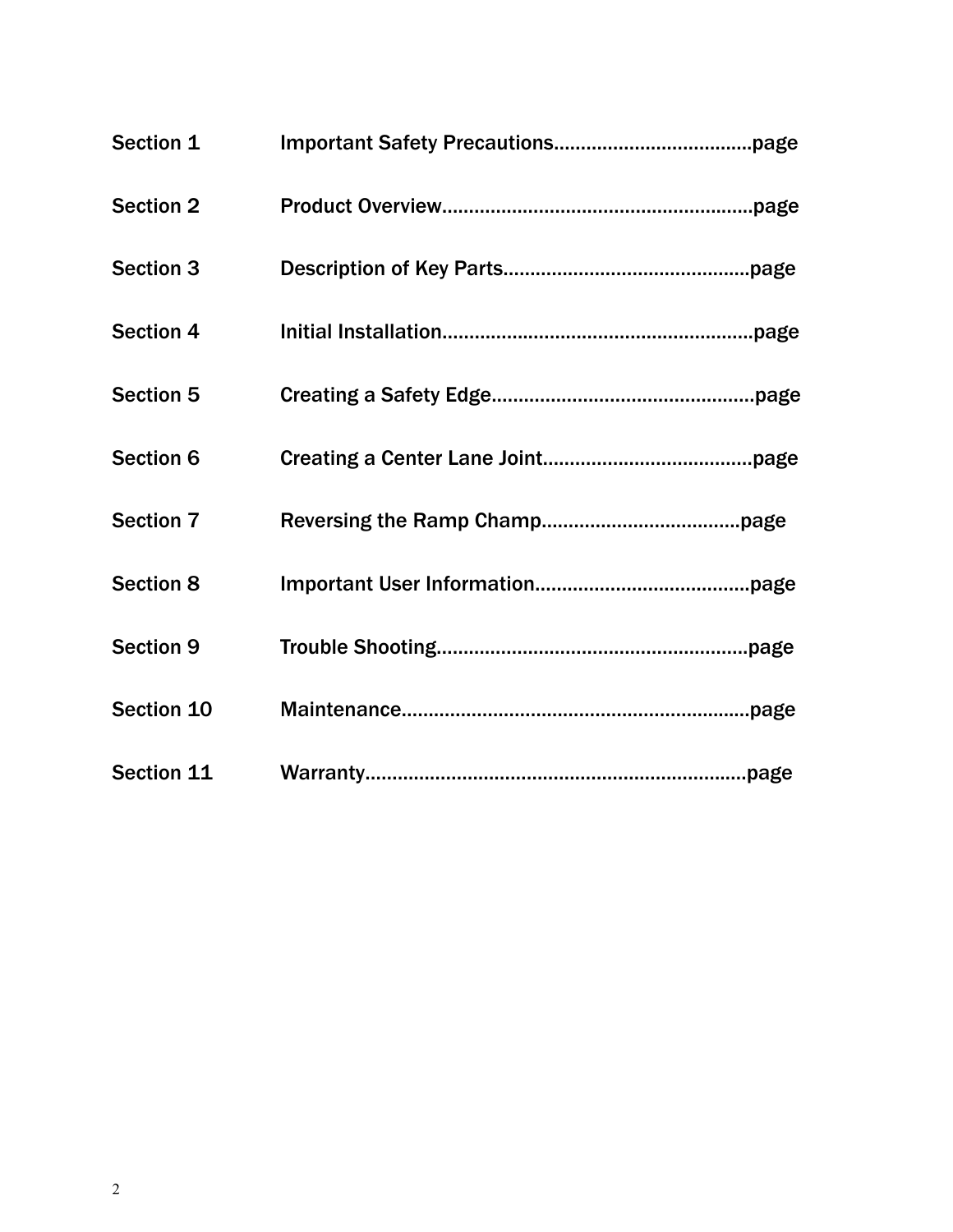- Please read the entire operating manual before installation or operation of this unit.
- Use only according to directions in this user manual or other officially published documents of Advant-Edge Paving Equipment, LLC. This unit is designed to be mounted on the screed or screed extension of paving machines and is intended for asphalt only.
- The Ramp Champ is HEAVY! To avoid injury, use care when lifting, installing or removing.
- Do not attempt to take apart, repair, modify or otherwise disassemble the Ramp Champ as it will void the warranty and can cause harm to the operator and others if not done correctly. If you are experiencing a problem, call Technical Support at 814- 422-3343 (EDGE).
- Always be sure that appropriately trained and qualified personnel are employed to install and operate the product. Also be sure that appropriate tools and procedures are followed at all times.
- During periods when the Ramp Champ is not in use, it is recommended that the holes in the screed (which were created for mounting) be filled (say with a spare bolt or screw) so as to keep them clean.
- WARNING! DO NOT DRAW THE SCREED EXTENSION TOO CLOSE TO THE MAIN SCREED. During paving, the Ramp Champ could be exposed to contact with the cross feed auger and auger shaft if the screed extension is drawn in too close to the main screed. Severe damage could occur to both the cross feed auger and the Ramp Champ if they come in contact.
- WARNING! RAISE THE FORMING BOX TO ITS UPPER MOST POSITION WHEN NOT PAVING AND/OR WHEN MOVING THE PAVER BETWEEN LOCATIONS. When paving is completed in a given direction and the paver is to be moved to a new location before paving again, the Ramp Champ should be raised to its uppermost position so that its forming edge is at a height above that of the screed.
- WARNING! IT MAY BE NECESSARY TO UNBOLT THE RAMP CHAMP PRIOR TO TRANSPORTING PAVER. When transporting the paving machine requires the screed extension to be retracted, it may be necessary on some paving machines to unbolt the Ramp Champ from the screed for transportation. Failure to do so will result in damage to the Advant-Edger and the paving machine.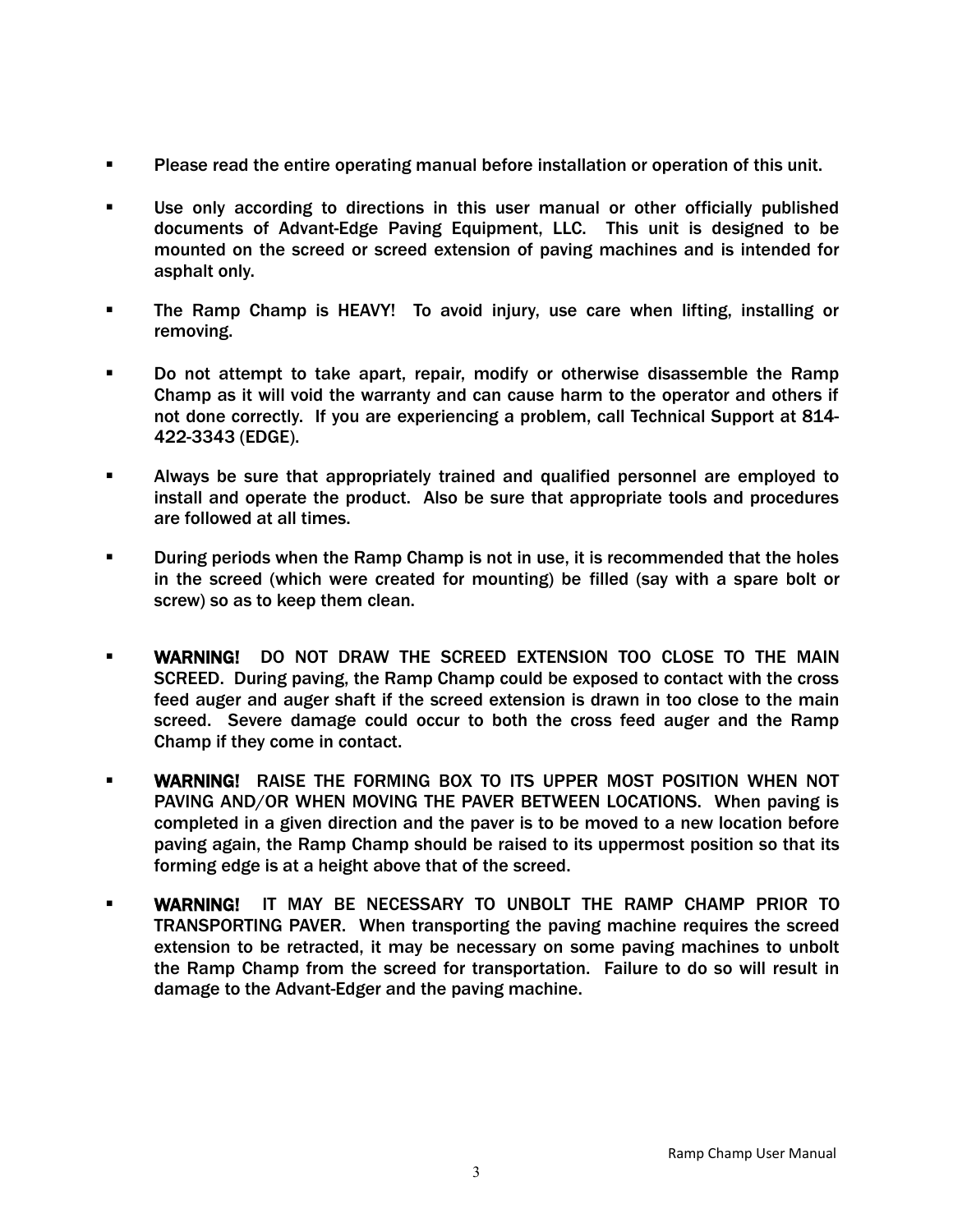Technical innovation has led to our new, next generation product: the Ramp Champ. It is capable of producing a variety of road edge profiles that meet the requirements of two different paving challenges:



Insert picture A insert picture B

## (paving road with safety edge) (paving road with Center lane joint)

- 1. The tapered 30º safety edge designed to make our highways safer by reducing the number of "run-off" accidents.
- 2. The longitudinal center lane joint enables paving crews to create an edge somewhat akin to the "Michigan Notch Wedge Joint" to be used when paving the first of two adjacent highway lanes. This edge will enable the second lane to "bind" with the first lane thereby creating a stronger and longer lasting seam.



## **Insert Picture C Insert Picture D**



## (right side mounted Ramp Champ) (left side mounted RC)

The Ramp Champ is reversible there is no need to purchase a left side and right side model as is the case with our competitors. With Advant-Edge Paving Equipment, it is buy one and it will perform on both sides of the paving machine.

Our units are designed to automatically follow the shoulder elevation. When paving begins, the unit is set to the correct (or lowest) level shoulder height. As the paver moves forward, the Ramp Champ shoe will rotate up (or flatten out the slope of the edge) when it encounters higher shoulder levels (say for driveways). When the shoulder level returns to its normal level, the shoe will automatically rotate back to its original slope and height setting.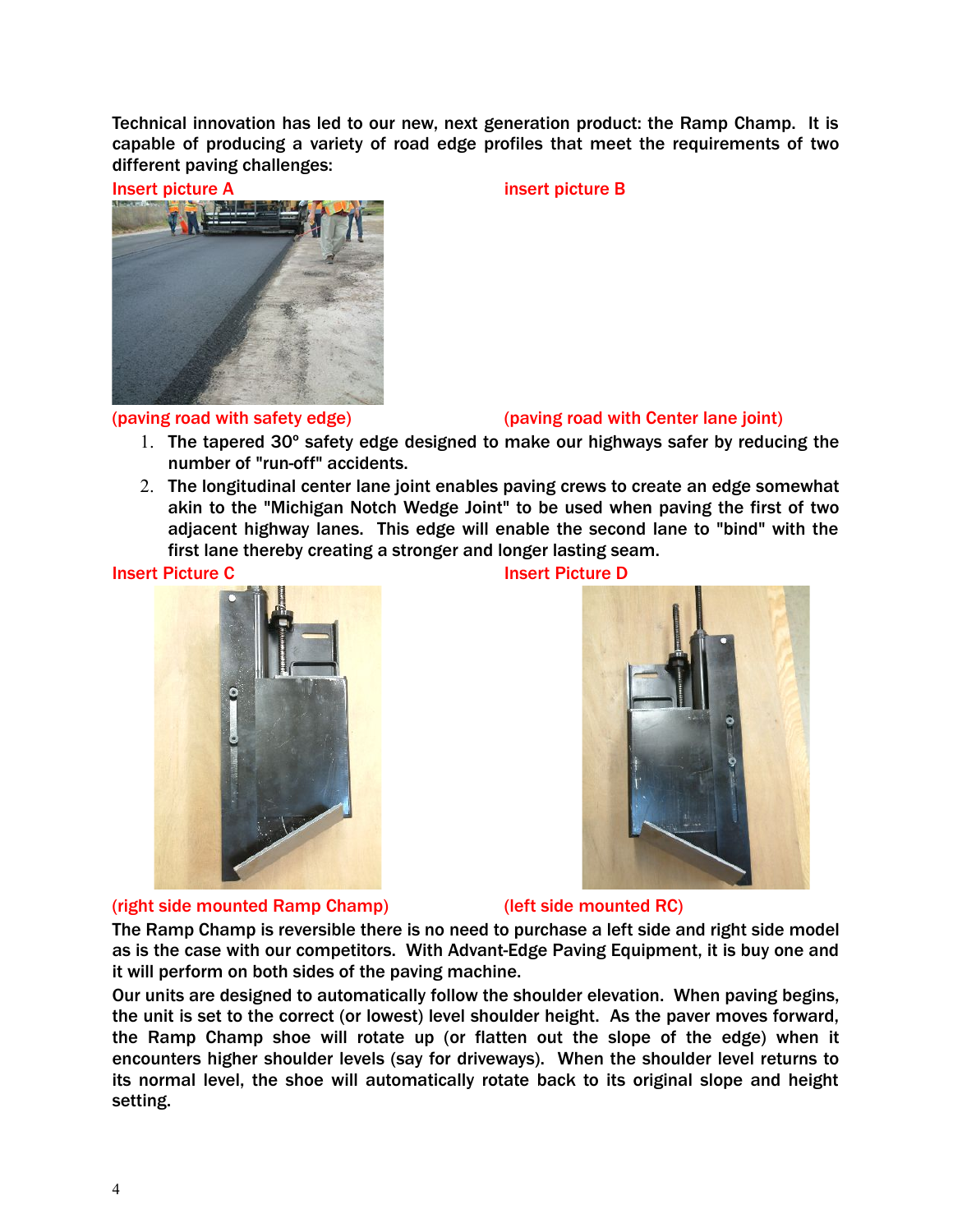As of today, the state and federal specifications being written for safety edges are aimed at creating a 30º slope. In some cases it may be advantageous to create a slightly flatter slope that takes into account a rolling pattern that later tends to increase the slope angle by several degrees. To a large extent creating an edge of 30º after rolling is as much art as science, but the Ramp Champ provides the operator with the flexibility to control the final slope angle. The slope setting of this unit may be changed in the field and set in a range from 5º to 30º.

The Ramp Champ is fitted with shoes that create the desired edge profile. The shoes are detachable by the operator so a Ramp Champ being used as a safety edge maker can be transformed quickly into a longitudinal center lane joint maker.

The safety edge shoe, has two forming surfaces. The leading surface is at an angle to the direction of travel and "funnels" the asphalt to aid compaction. The trailing surface is in line with the direction of travel. It acts as a trowel to smooth the surface and also as the surface which transmits the radial force thereby increasing compaction of the edge. The Safety Edge Shoe is designed to create an edge up to a maximum vertical drop of approximately 5".

#### Insert three drawings E,F, G side by side by side



The longitudinal center lane joint shoe is slightly more complex. It creates a profile similar to what is commonly referred to as a "Michigan Notch Wedge Joint." It has an upper vertical face where the edge meets the pavement mat surface, a tapered face (with an added groove in it to enhance seam binding), and a lower vertical face to provide sufficient material for structural integrity near the road bed. This shoe performs in a similar manner to the safety edge shoe in that they each utilize both compaction surfaces and trowel/radial force surfaces to enhance compaction. The Center Lane Joint Shoe is designed to accommodate pavement surface heights above the adjacent unpaved lane of 1" to 5". A note, although the Ramp Champ is reversible, the Center Lane Joint Shoe is not. The operator must purchase a left and right shoe to create center lane joints on either side of the paving machine.

# Achieving Desired Results of a 30º Tapered Safety Edge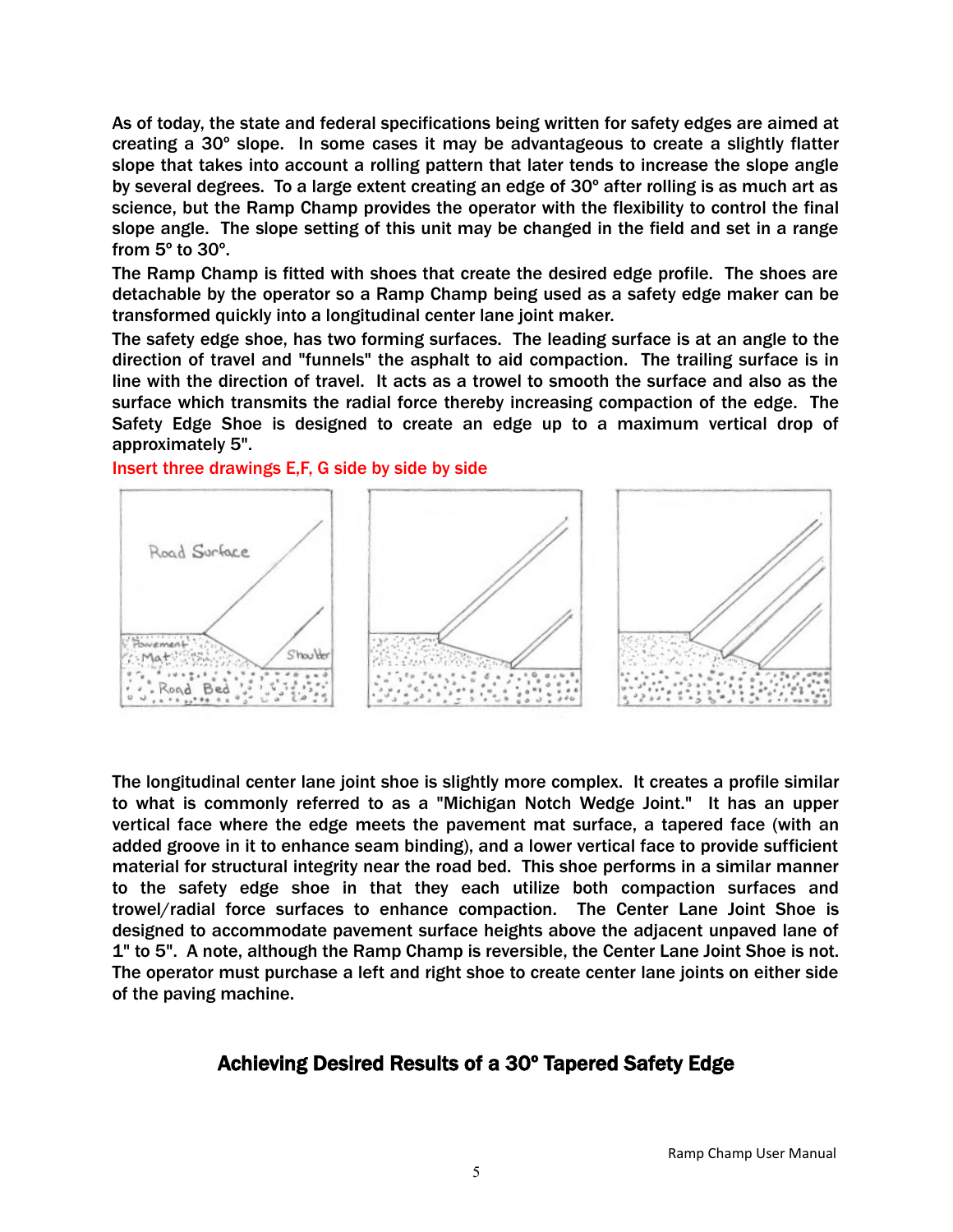The Ramp Champ has been professionally designed and constructed to create a tapered safety edge slope of  $5^{\circ}$  to  $30^{\circ}$  (+/-1°) at the road shoulder. The slope can be adjusted in the field and set as desired by the operator. Please note that this slope angle is measured relative to the pavement mat which is normally different from true horizontal. Our company recognizes that no two road paving field conditions are identical and that various factors can create results that differ from the desired 30º target. Thus the value of being able to adjust the slope angle can be of great value in achieving the desired target.

ACHIEVING THE TARGETED 30º ANGLE MAY BE DEPENDENT UPON A NUMBER OF FACTORS. THE FOLLOWING IMPORTANT OPERATING RULES WILL HELP TO ENSURE THE OPTIMAL ANGLE IS ACHIEVED:

- Unit is properly mounted and adjusted to the appropriate height (See Sections 4 "Installation" and 5 "Operation").
- The temperature of the mix and the length of time before the first pass of the roller takes place can alter the slope angle. Softer, hotter mixes will tend to "push the asphalt out" and thereby create a steeper tapered angle. In this event the operator may wish to set the initial formation slope to say 25º as an example so that after rolling the slope will be the targeted 30º.
- Please remember that the 30º edge angle is relative to the slope of the pavement mat and not true horizontal.

Carefully unpack the shipping container and inspect the contents. You should find a fully assembled Ramp Champ with the Shoe that you ordered. Also in the shipping container is a full set of mounting hardware consisting of: two  $(2)$   $\frac{1}{2}$ -13 bolts, two  $(2)$  lock washers, four (4) regular washers and two (2)  $\frac{1}{2}$ -13 nuts.

The Ramp Champ consists of six major components: the Mounting Plate, the Box, the Wedge, the Radial Force Cylinder, a Shoe and a Flap. Our product is built to be used by the road paving construction industry. Nearly all surfaces are made of  $\frac{1}{4}$ " steel remaining components such as the springs are made of the stainless steel and/or casted construction grade steel. Our threaded rod is ACME so that it can withstand the stress under paving operations and will withstand dirt and asphalt materials in which it may contact.

## Replace picture with picture H… keep caption Boxes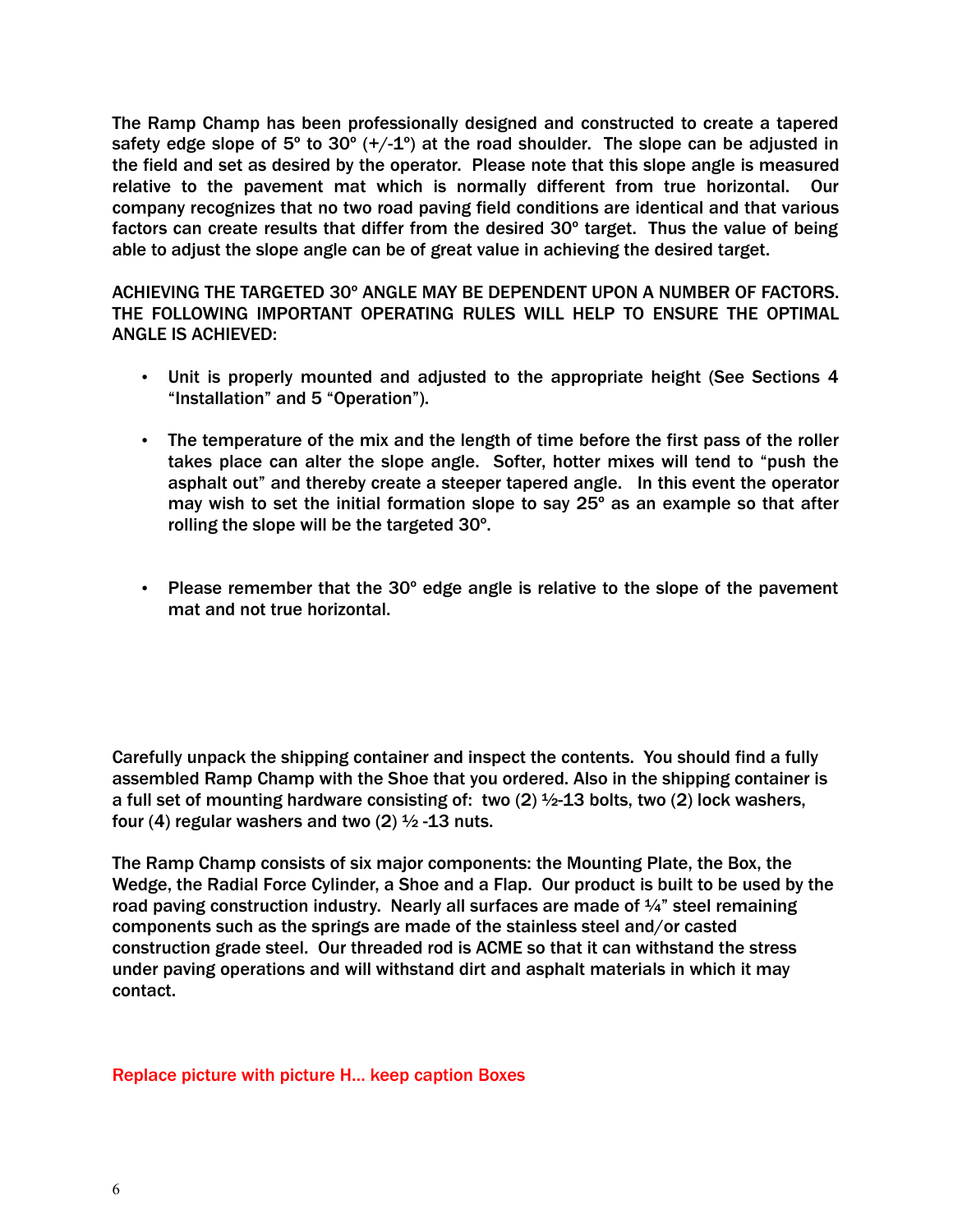The Mounting Plate remains fixed and bolted to the screed thereby providing a foundation for the Ramp Champ to perform its functions. Mounting Slots are used when attaching the Mounting Plate to the screed extension of the paver. ½" bolts, washers, lock washers and nuts are provided to mount the unit. Guide Rails on the Mounting Plate prevent the Box from moving (or swinging) out of position. It is intended to make sure the Box maintains a vertical orientation and thus capable of creating consistent slope angles. The lower part of the Guide Rails are notched out so that the Center Lane Joint Shoe (when used) does not bind on the device. Note: this Mounting Plate has been designed to attach easily to most conventional screeds by simply drilling or tapping two holes in the screed or screed extension.

The Box slides up and down vertically between the guide rails of the Mounting Plate. Its height relative to the Mounting Plate or screed is controlled by turning the Height Adjustment Screw. There is a Cotter Pin on the Height Adjustment Screw. Removal of the Cotter Pin is necessary to detach the Box from the Mounting Plate. The Cover Plate on the top of the Box protects the inner adjustment elements of the Box from dirt and asphalt. Inside the Box, just under the Cover Plate is a Slope Set Screw which can be used to set the maximum slope angle that the safety edge will create.

The Wedge which is located on the bottom of the Box is designed to rotate (or flatten out) so that 1) different slope angles can be formed and 2) it can follow changes in the elevation of the adjacent road shoulder. On the bottom face of the Wedge are four tapped holes which are used to attach the Shoes.

The Radial Force Cylinder produces downward and inward force (radial) on the Shoe which is one of our products unique features. The orientation of this force creates a more compact and stronger edge/joint. The amount of radial force applied to the Shoe can be controlled by turning the Spring Compression Screw.



## Insert two pictures side by side M and N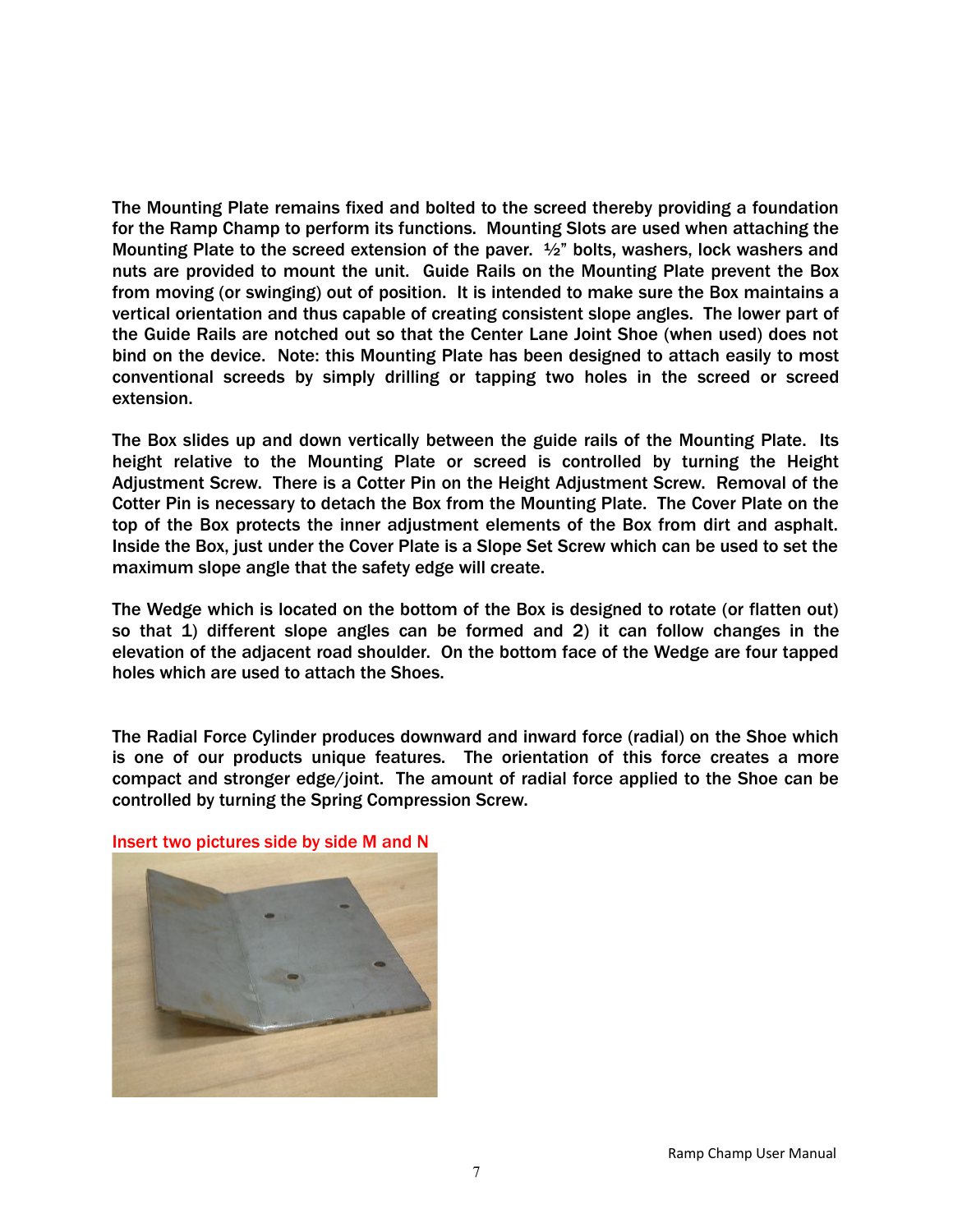The Shoe, depending upon the profile chosen, produces either a tapered safety edge along the side of the road or a longitudinal center lane joint. The Shoe is attached to the bottom of the Wedge with screws and lock washers.

#### Insert Picture J showing bottom side of shoe

The Flap limits the amount of excess asphalt that may "seep" between the end gate and the Wedge. It is attached to the Box and can slide up and down along an axis defined by the Flap Pins. It is held in place during operation by the Flap Spring. Please Note: The Flap is not required to create a strong quality edge. It only limits the amount of excess asphalt left near the finished edge or joint on the shoulder. The Flap will be most useful when creating safety edges of 20º to 30º. When creating center lane joints (with a vertical drop of 3" or less) or when creating relatively flat safety edge slopes, the amount of excess asphalt seepage will be small either with or without the Flap.

The Flap also has a series of notches or grooves on its side. These are used to provide the operator with an estimate of the safety edge slope angle being created during the paving operation.

## . Replace picture with picture I… keep caption Boxes

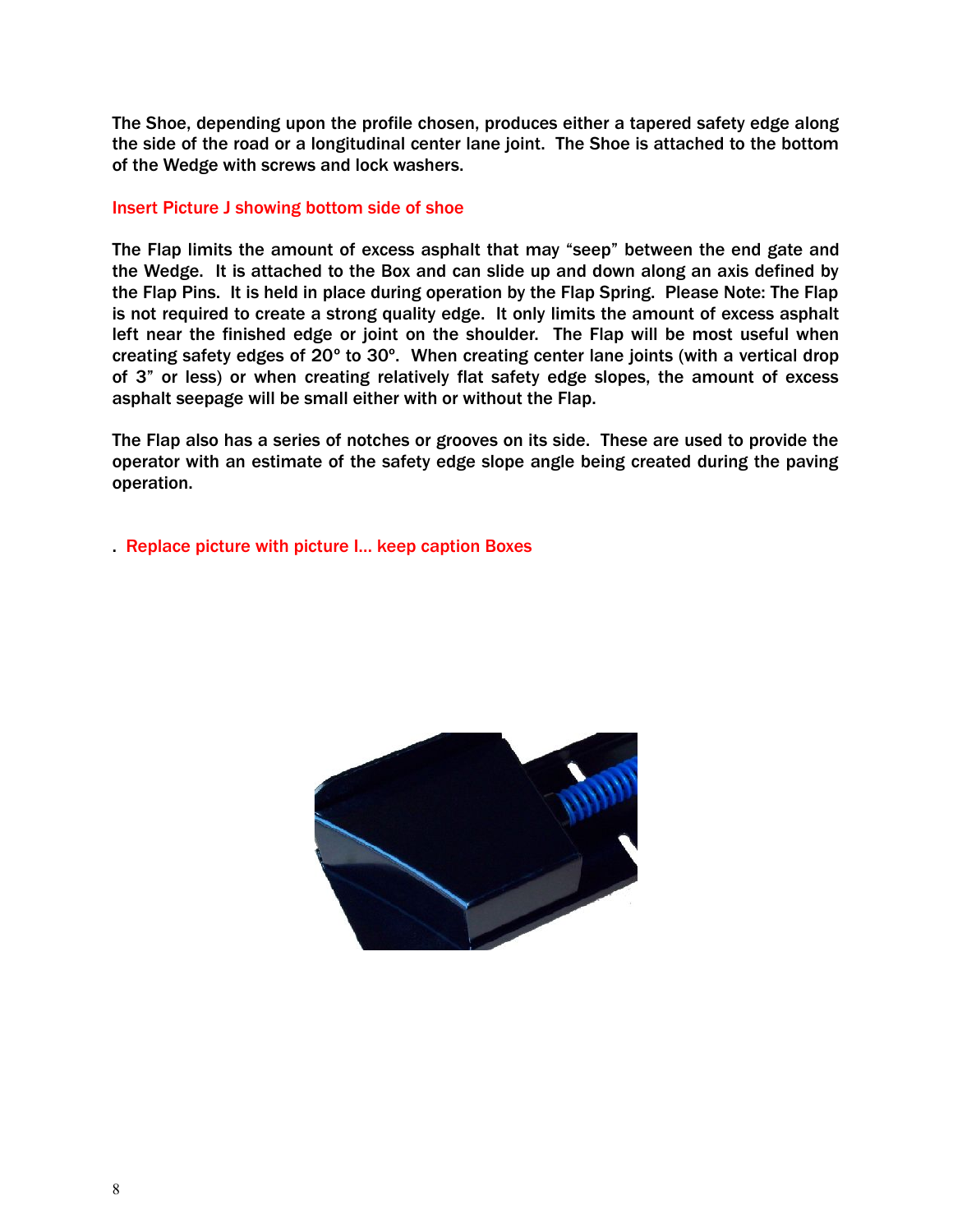Two holes must be made in the screed extension to mount the Ramp Champ to the Paver. Once these holes are made, the Ramp Champ unit will be easily attachable and detachable from the paving machine as needed. In most cases, the tools required are: a drill, a center tap, a small (metal) tap drill bit,  $\frac{1}{2}$ " (metal) drill bit, and two (2)  $\frac{3}{4}$ " wrenches, one of which should preferably be a socket wrench. In some cases, where it is difficult to access the rear side of the screed, users may find it advantageous to tap holes in the screed extension or weld nuts to the back face of the screed extension that will serve as a secure threaded hole. This method will be explained as well.

Step 1. Detach Mounting Plate from Box. Carefully remove the Ramp Champ from the shipping crate and place the assemble unit on the ground or a workbench. Do so carefully as the unit weighs approximately 125lbs. Remove the Cotter Pin at the top of the Height Adjusting Screw and slide the Box off the Mounting Plate.

Step 2. Position Paver and Screed. Bring the paving machine to a location where the ground is relatively flat. Note, it need not be true horizontal so long as it is flat. Lower the screed to ground level. Place a 1" shim on the ground in front of the vertical face of the screed extension. With regard to the shim, the important factors are 1) that the bottom edge of the Mounting Plate remains parallel to the edge of the screed trowel surface and 2) the bottom edge of the Mounting Plate is approximately level with the top of the screed compaction edge which tapers up about an inch or so from the trowel level on most screeds.

Step 3. Position Mounting Plate. Place the Mounting Plate on the 1" shim with the Mounting Slots at the top of the Mounting Plate. Next, slide the Mounting Plate horizontally along the shim until the outside edge of the Guide Rail is flush against the end gate.

The Mounting Plate is designed to fit flush against the vertical face of the screed extension and be plumb or vertical. If you find that that our Mounting Plate does not easily attach to your paving machine in this manner, please call us. There may be a simple fix, or we may be able to provide a custom designed Mounting Plate for your Paver.

Step 4. Mark Holes. There are two horizontal Mounting Slots on the Mounting Plate. They are symmetrical in size and location. With the unit in position, carefully mark the center line of the two horizontal Mounting Slots then locate your two desired holes on this line and mark with a marker that is easy to see. Each hole will align with the center line of their respective slot. We have provided slots as opposed to holes so that you may orient the hole you are drilling slightly left or right should there be "obstacles" on the back side of the Screed extension you wish to avoid. It is best staying away from any obstacles as you may be needing to apply a wrench to a nut at the site whenever attaching or removing the Ramp Champ form the paving machine.

replace picture with picture J2 leave the caption boxes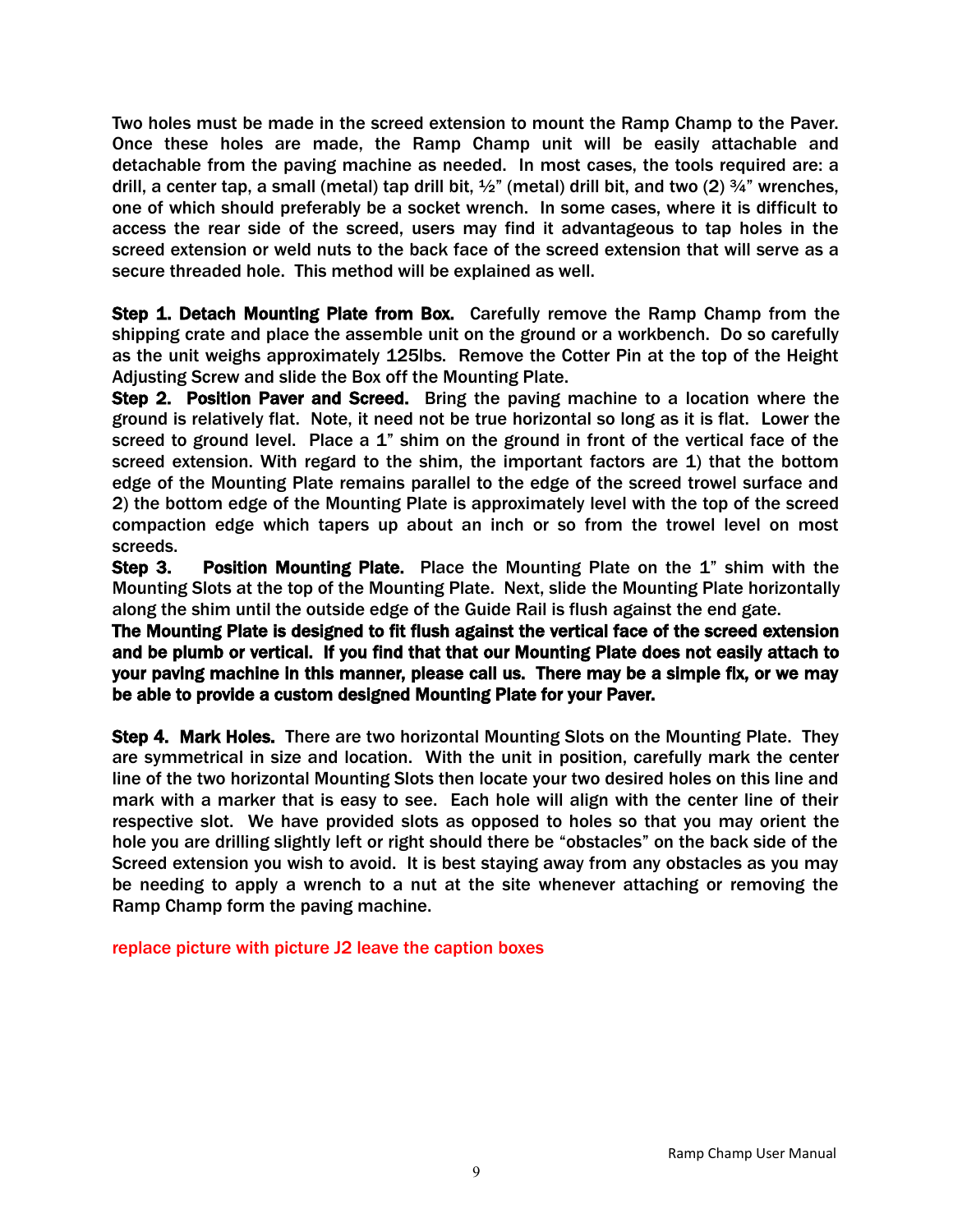Step 5. Drilling Holes. It is important that the holes be drilled are very close to where they were marked. Failure to drill in the proper location will result in the Ramp Champ not being perpendicular to the screed forming surface which means that it may not be possible to achieve desired safety edge slope angles. In many cases the paving machine provides the operator easy access to the back side of the vertical screed extension face behind the Mounting Plate. In these cases we suggest simply drilling two holes as described in Step 5(a) below. In cases where the access is limited or difficult, we suggest following the procedure outlined in Step 5 (b).

Step 5 (a). Easy Access to Back of Screed Extension. Remove Mounting Plate from shim and set on the side. With a center punch or center tap, mark the center of the two holes to be drilled. Starting with a small pilot drill bit, drill a hole at each location. Next, drill two  $\frac{1}{2}$ " holes – one for each of the two slots.

Step 5 (b). Difficult Access to Back of Screed Extension. Remove Mounting Plate from shim and set on the side. Remove and detach the vertical screed extension face from the paving machine and confirm that there are no "obstacles" immediately behind the marked holes where a nut will be welded on. If there is, move the mark either left or right along the line that will keep it centered in the horizontal Mounting Slots. With a center punch or center tap, mark the center of the two holes to be drilled. Starting with a small pilot drill bit, drill a hole at each location. Next, drill two ½" holes – one for each of the two slots. Two nuts now need to be welded onto the back side of the screed extension. Be sure that each nut is aligned to the hole so that a  $\frac{1}{2}$ " bolt passing through the hole will be able to thread into the nut. Reattach the vertical face of the screed extension to the paving machine. Please use only experienced personnel to install these features. Note: Some operators may wish tap holes directly in the vertical face instead of welding on two nuts. If you choose this method of tapping holes, please first make sure that the vertical face of the screed is sufficiently thick to accept such a tap for a  $\frac{1}{2}$ " bolt.

Step 6. Attaching Ramp Champ to Paving Machine. On the ground or a work bench reattach the Box to the Mounting Plate by sliding the Height Adjusting Screw through the yoke and reinserting the Cotter Pin. Position the unit at the screed extension next to the end gate and insert a ½" bolt and washer into each of the Mounting Slots and through the recently drilled  $\frac{1}{2}$ " holes. (You may wish to place the unit back on to the 1" shim during the process to make it easier, but it is not necessary). Next slide on a washer and lock washer over the protruding bolt, screw on nut and tighten using appropriate wrenches. The Mounting Plate should be square to the screed and against the end gate. In case where a nut was welded on to the back of the screed extension we recommend sliding a lock washer and regular washer onto the bolt prior to sliding it through the Mounting Slot.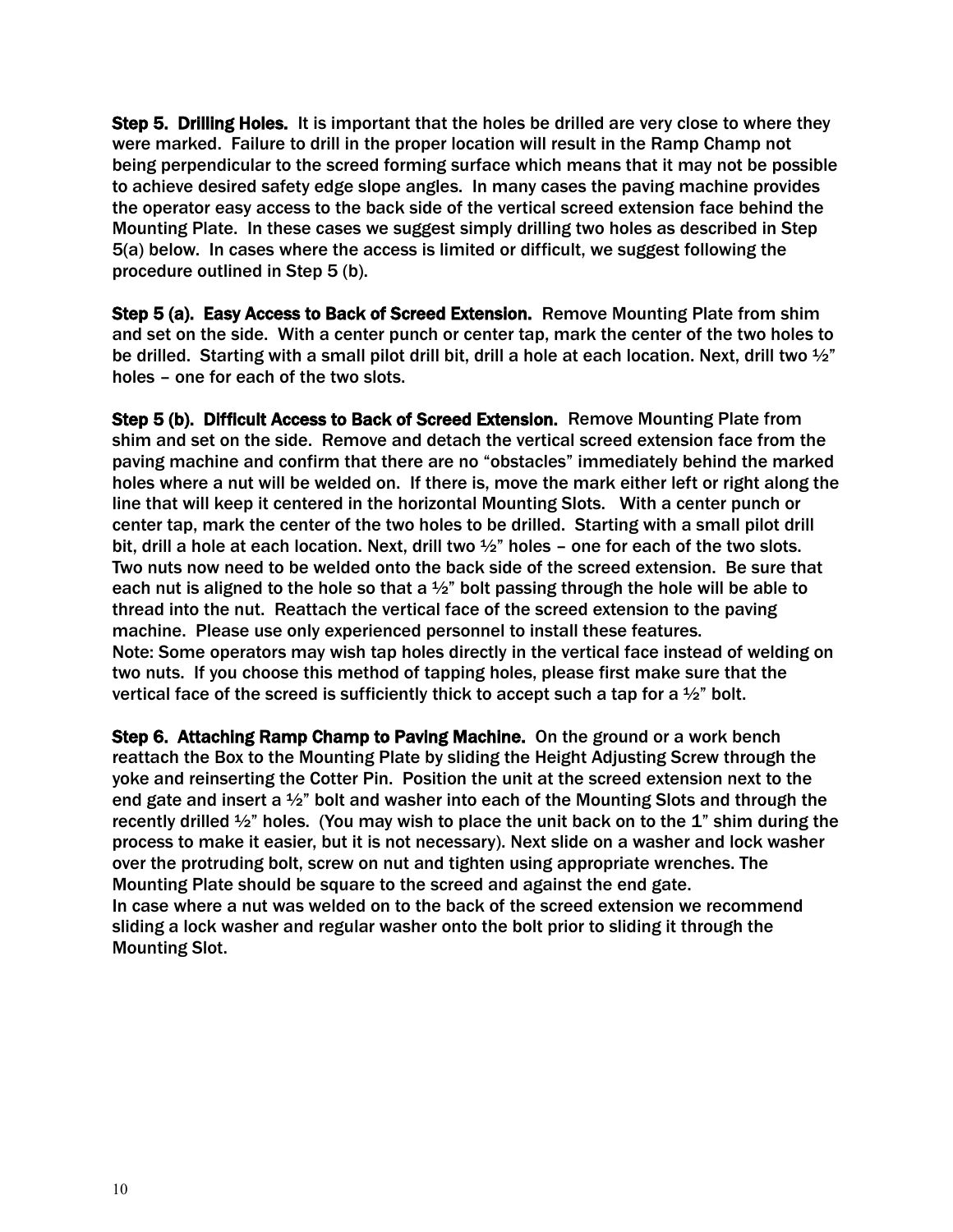Setting up the Ramp Champ for Operation. The Ramp Champ is normally shipped with the Safety Edge Shoe attached to the Wedge and oriented for paving on the right side of the paving machine. This will create a safety edge on the road shoulder when paving in the direction of traffic. If the shoe is not attached, do so by holding the shoe in a vertical position and slipping all four flat head screws through the tapered holes in the shoe. Next, slip a lock washer on each of the protruding screws and then carefully move the shoe into position and thread screws into holes in the Wedge and tighten with an Allen wrench.

If you are interested creating a safety edge with the Ramp Champ on the other side of the paving machine, see section 7 Reversing the Ramp Champ.

If you intend to put down more than one lift or layer of asphalt, we suggest that you use the Ramp Champ only when applying the final lift. Once the paving machine is at the site and ready to begin paving, attach the Ramp Champ to the screed extension as described in Step 6 of Section 4 above. For a 30º slope angle (which is the factory setting of the Maximum Slope Set Screw, proceed as follows:

Step 1. Turn the Spring Compression Screw clockwise until the spring begins to exert a force on the Wedge. You will notice that it becomes more difficult to turn the Spring Compression Screw when pressure is being applied. Continue turning the screw so that it travels down approximately  $\frac{1}{2}$  to 1".

Step 2. With the screed set at the anticipated paving level and the paver ready to begin paving, lower the Shoe until its bottom edge makes contact with the shoulder. This is done by turning the Height Adjustment Screw counter clockwise. The entire Box, Wedge and Shoe will move vertically down.

Corrective Actions. The Ramp Champ is now set to create a tapered 30º safety edge as measured relative to the pavement surface. Should you find that the edge is less than a 30º slope it is most likely that the shoe needs greater radial compression force to apply against the asphalt or the shoulder elevation has risen relative to the initial height setting. These are easily fixed. If you believe the shoulder elevation has changed, simply turn the Height adjustment screw clockwise. This will raise the shoe vertically up and the radial force will return the shoe's safety edge slope to 30º. If you believe it is not an elevation issue try increasing the radial force by turning the Spring Compression Screw clockwise an additional ½" or so.

In some instances you may find that the slope is 30º but there is a "fall-off" at the outer most edge of the safety edge and that the compress of asphalt material does not appear very good at this edge. In this case, the shoe is probably set too high relative to the shoulder and needs to be lowered slightly by turning the Height Adjustment Screw counter clockwise.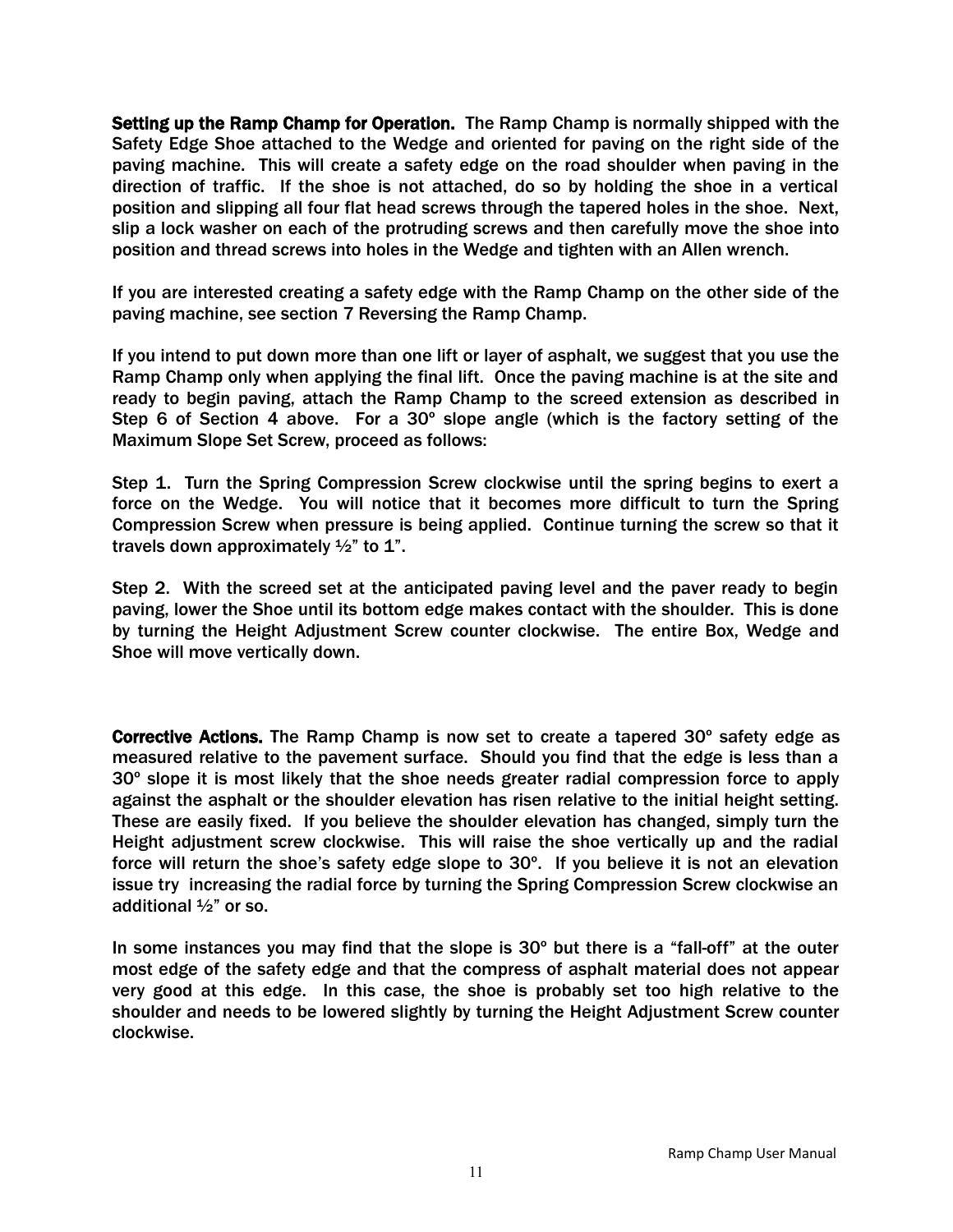At first these adjustments may seem a little tricky but in very short order you should find a setting that is producing a good edge and need very little attention as the paver is laying down asphalt.

Insert two pictures side by side K and L





Creating Safety Edge Slopes less than 30º. In some cases, say for example because of rolling patterns that tend to push out the asphalt thereby increasing the slope angle that was initially created by the shoe, the operator my wish to create a slightly flatter angle so that the final result will tie in with a 30º slope.

One way to do this is to take off the Cover Plate and turn the Slope Set Screw clockwise until the desired maximum slope angle is reached. You will see that the wedge and/or shoe will not rotate down as far as the screw is tightened. For safety reasons, this action should never be done while the paving machine is being operated. The operator may wish to adjust the Slope Set Screw before the Ramp Champ is mounted on the paving machine because of the limited space involved. Once the maximum slope angle is set, follow steps 1 and 2 above.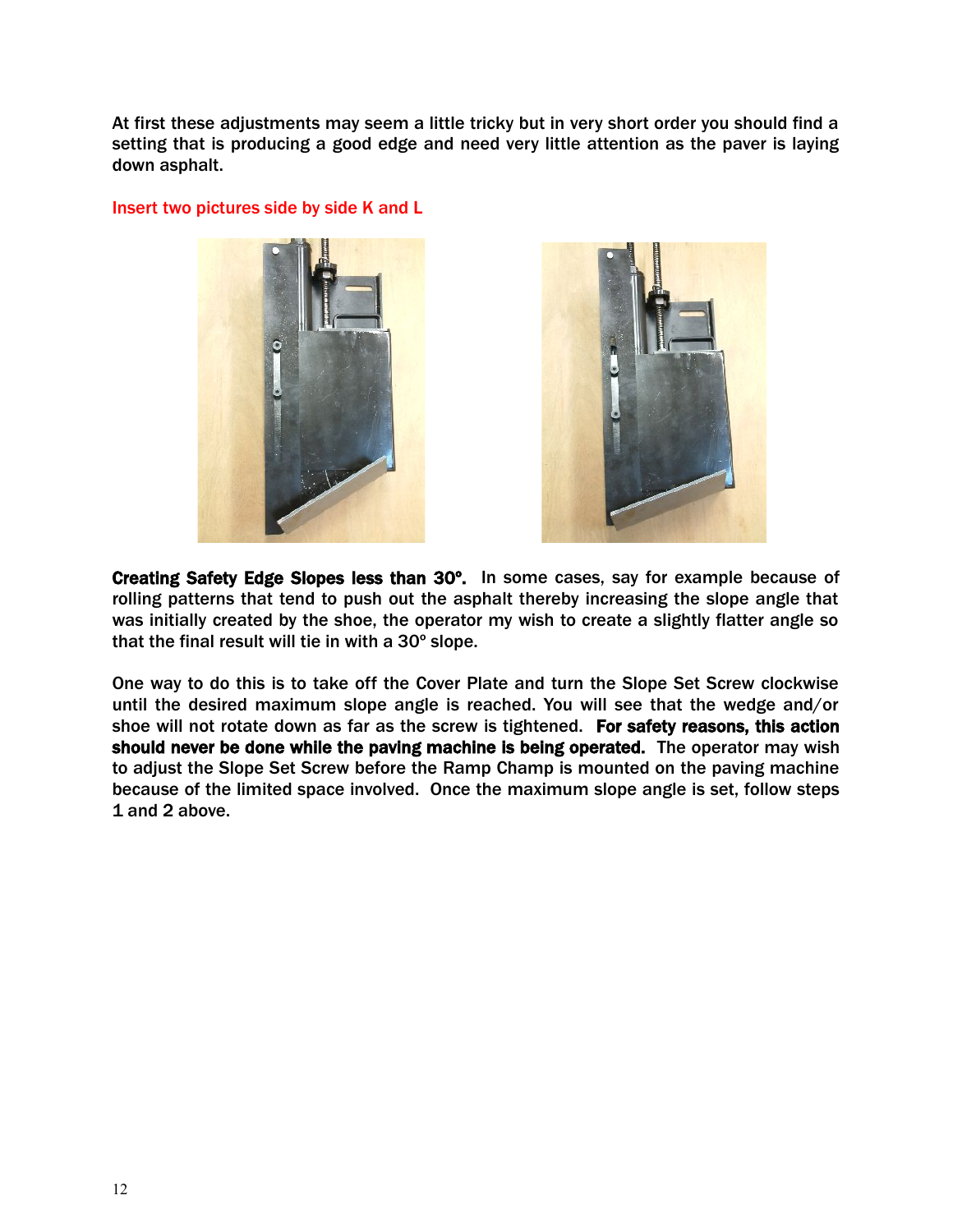



A second way to adjust the slope angle can be easily accomplished in the field while paving. First release the radial pressure on the shoe by turning the Spring Compression Screw counter clockwise. Second, turn the height adjustment screw counter clockwise moving the Box down. This will force the shoe into the shoulder and flatten out the angle. Third, increase the radial pressure on the shoe by turning the Spring Compression Screw clockwise. This final step of increasing pressure will keep the shoe from forming an even flatter slope and help to create a compacted safety edge. Should you experience problems of "holding" the desired angle you want, it may be because the shoulder is not firm enough to support the pressure. In that case you may need to follow the directions of adjusting the Slope Set Screw above.

Measuring the results. We have calibrated the Flap with a series of notches that will provide a good estimate of the safety edge slope being created without having to constantly take measurements. When the top most edge is even with top of the Box, the angle is 30º. The second notch is set to correspond with 25º and the third or notch down is set to correspond with 20º.

Insert picture R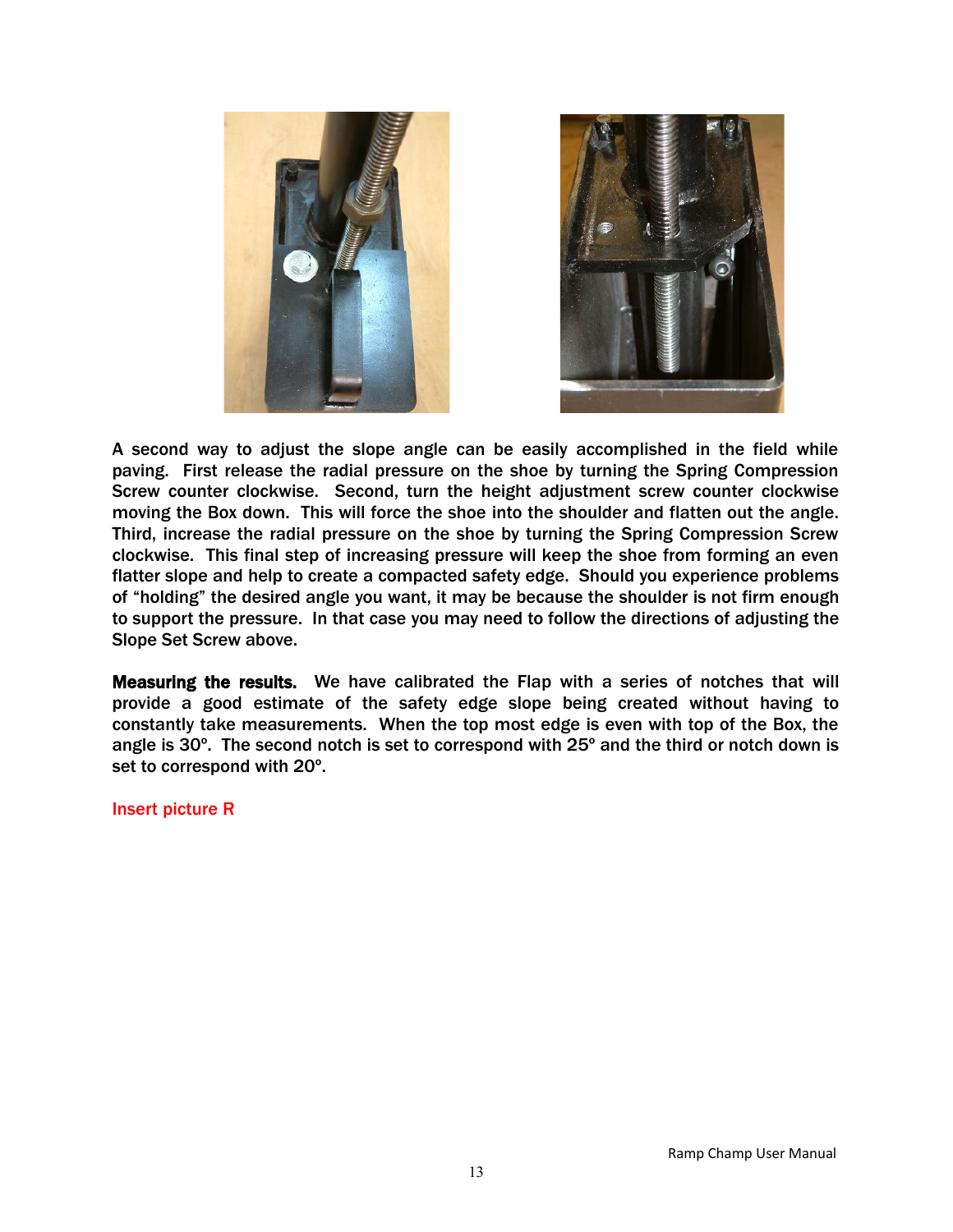

Setting up the Ramp Champ for Operation. If you purchased the Ramp Champ for use with a Center Lane Joint Shoe, it was most likely shipped from the factory with the Shoe attached to the Wedge and oriented for paving on the left side of the paving machine. This will create a joint on the left edge of the road when paving in the direction of traffic. If the shoe is not attached, you must first make sure the Ramp Champ is oriented to be attached to the desired side of the paving machine. The pictures below show a left side and a right side orientation. If your unit is oriented correctly, continue on with this section. If not, go to section 7 Reversing the Ramp Champ. Reverse the orientation and then continue on in this section.

## PICTURES OF LEFT AND RIGHT ORIENTATION insert pictures C and D side by side.

Next, attach the Center Lane Joint Shoe by holding the shoe in a vertical position and slipping all four flat head screws through the tapered holes in the shoe. Then slip a lock washer on each of the protruding screws and carefully move the shoe into position and thread screws into holes in the Wedge and tighten with an Allen wrench. For a joint on the left hand side of the paving machine, the assembled Ramp Champ with Center Lane Joint Shoe is pictured below.

#### PICTURE OF rc WITH LEFT SIDE CENTER LANE JOINT SHOE ATTACHED Picture S

Note that the Center Lane Joint Shoe is not reversible! If you desire to make a center lane joint on the right side of the paving machine you will need to purchase a "right side Center Lane Joint Shoe." The remainder of the Ramp Champ is fully reversible.

If you intend to put down more than one lift or layer of asphalt in a timely succession, we suggest that you use the Ramp Champ only when applying the final lift. Once the paving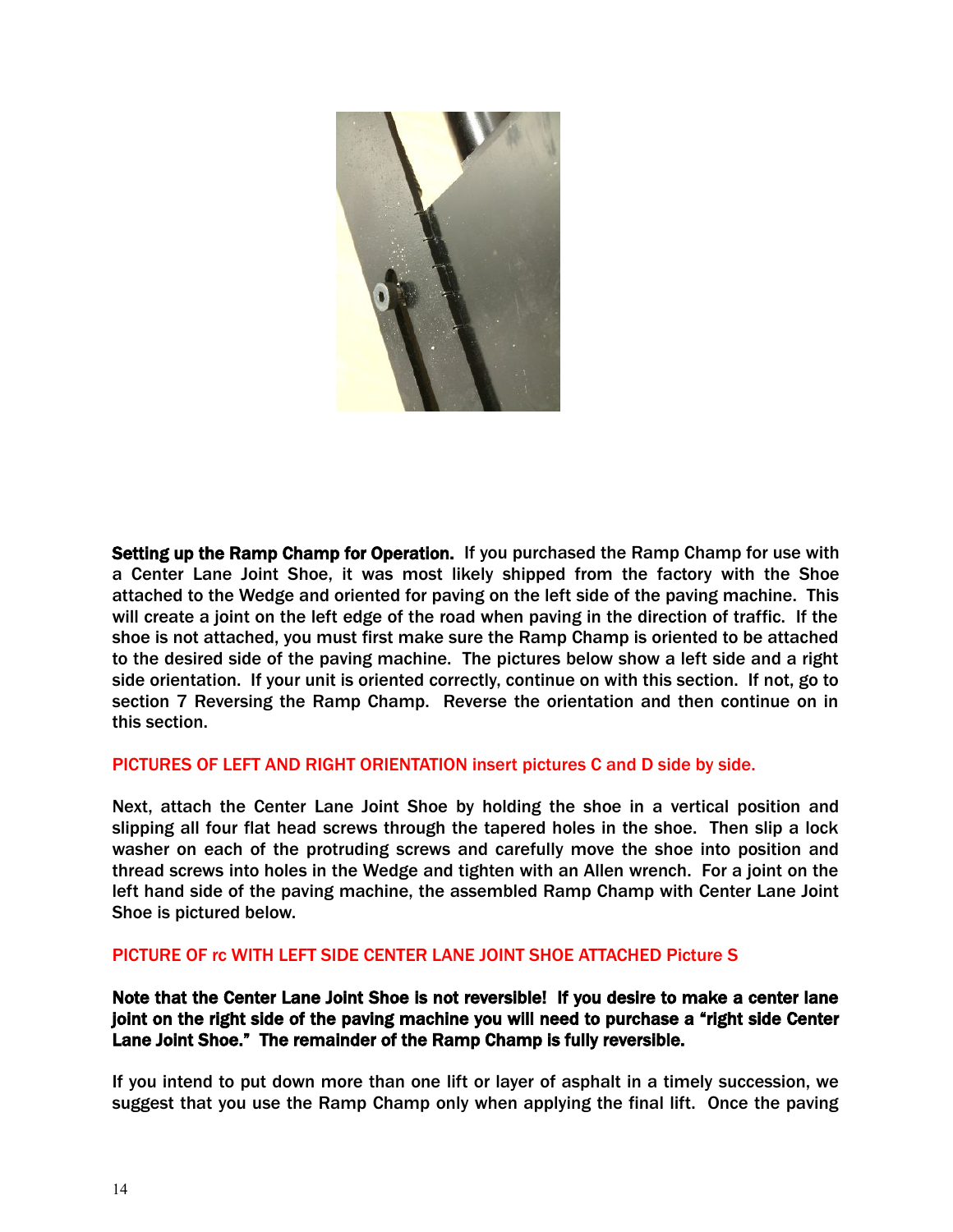machine is at the site and ready to begin paving, attach the Ramp Champ to the screed extension as described in Step 6 of Section 4 above. Then proceed as follows:

Step 1. Turn the Spring Compression Screw counter clockwise raising it until it stops (this is about 6" above the nut it threads in to).

Step 2. With the screed set at the anticipated paving level and the paver ready to begin paving, lower the Shoe until its bottom edge makes contact with the adjacent (to be paved later) lane. This is done by turning the Height Adjustment Screw counter clockwise. The entire Box, Wedge and Shoe will move vertically down.

Step 3. Continue turning the Height Adjustment Screw counter clockwise this will continue to move the Box down and in the process it will cause the shoe to rotate up or flatten out as it is "pushed" against the adjacent lane surface. Stop turning the Height Adjustment Screw when the Upper Vertical Notch is approximately  $\frac{1}{2}$ " below the anticipated level of the new pavement surface.

#### PICTURE OF Upper Vertical Notch Picture T

Step 4. Next, radial pressure is applied to the shoe so that it will not "float" or rotate up as paving begins. This is done by turning the Spring Compression Screw clockwise until it begins to exert a force on the Wedge. You will notice that it becomes more difficult to turn the Spring Compression Screw at this time. Continue turning the screw so that it travels down an additional  $\frac{1}{2}$ " to 1".

Step 5. Begin paving. If the joint profile does not look exactly like you want, follow the corrective actions below.

#### PICTURE OF JOINT PROFILE insert picture U

Corrective Actions. The Ramp Champ is now set to create a center lane joint that should safely let traffic traverse from the old to new pavement within approximately one to two hours (once the pavement has set). It should also be creating a joint profile as pictured above. Should you find that the Upper Vertical Notch is too deep or too shallow, adjust the joint profile by moving the Box up or down accordingly. This is done by first relieving the pressure on the Shoe by turning the Spring Compression Screw counter clockwise, second, turn the Height Adjustment Screw to raise or lower the unit and third, return the radial pressure to the shoe by turning the Spring Compression Screw clockwise as described in Step 4 above.

Our Center Lane Joint Shoe profile is designed to create a Lower Vertical Notch that is  $\frac{1}{2}$ " in depth. Should you find that you are creating a joint profile that has a Lower Vertical Notch greater than ½" you may wish to apply more radial pressure by turning the Spring Compression Screw clockwise. This action will also increase the asphalt compression and strength of the joint.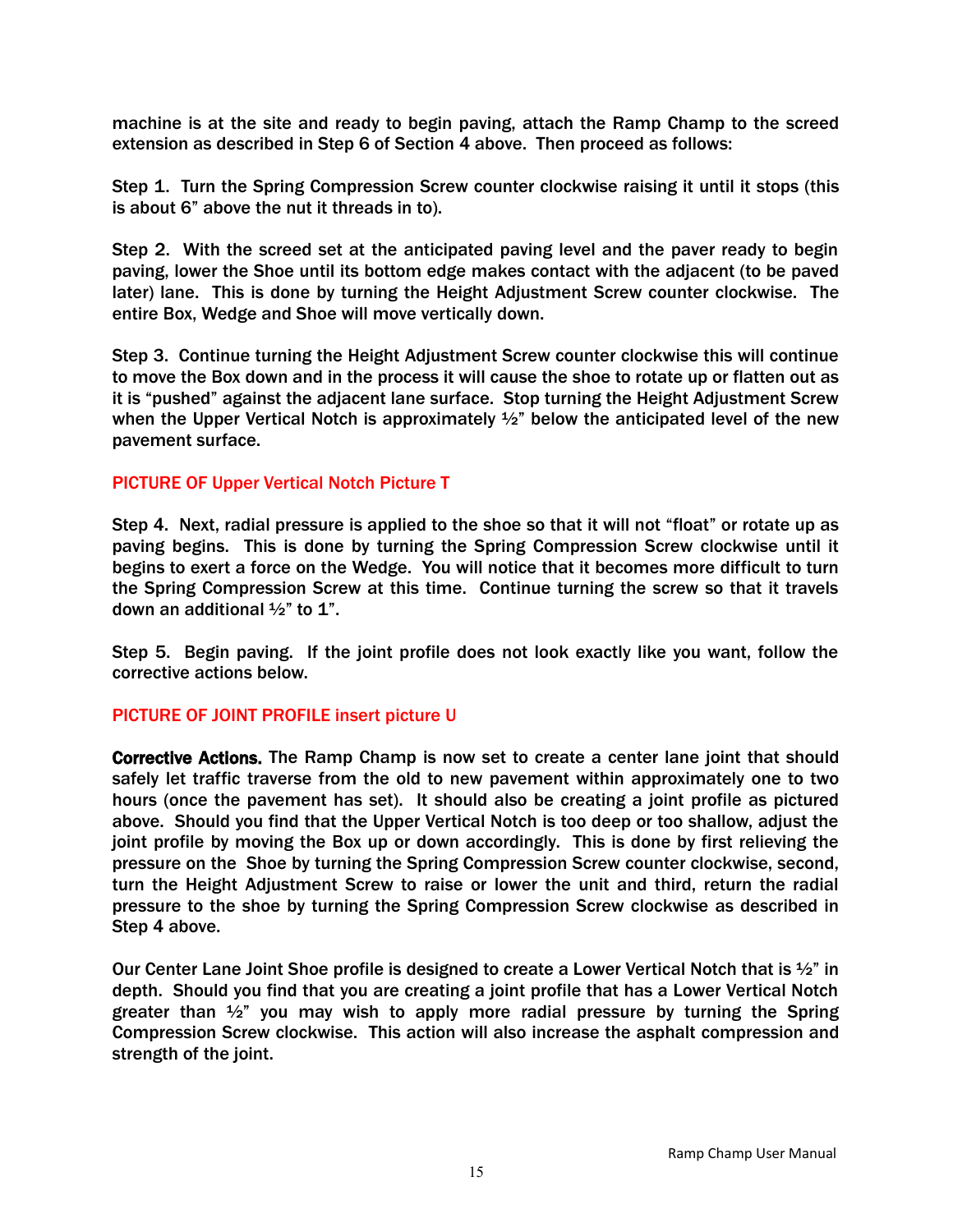At first these adjustments may seem a little tricky but in very short order you should find a setting that is producing a good joint and needs very little attention as the paver is laying down asphalt.

At times it will be advantageous to create either the tapered safety edge or the center lane on the opposite side of the paving machine. For safety edges this may occur when the operator is paving in the direction against traffic or when the safety edge is being created on the shoulder of the median of the road. In either case the Ramp Champ is reversible and can be used on either side of the paving machine. In order to switch sides proceed as follows:

Step 1. If the unit is currently attached to the paver, raise the Box until it is above the level of the screed trowel surface and unbolt it from the screed. Carefully move it to a safe place.

Step 2. Remove the Cotter Pin on the Height Adjusting Screw and slide the Box off the Mounting Plate.

Step 3. Remove the shoe from the Wedge being careful not to lose the lock washers.

Step 4. Remove the Flap from the Box by disconnecting the Flap Spring and unscrewing the Flap Pins.

Step 5. Rotate the Box 180º (i.e. flip it over) on the Mounting Plate.

Step 6. Attach the Flap by first securing it in place using the two Flap Pins that had been removed. You will see that there are two holes for the Flap Pins facing up (away from the Mounting Plate) on the side of the Box that will now be closest to the end gate. Next, attach the Flap Spring.

Step 7. Attach the Safety Shoe by rotating it 180º. The shoe is attached by holding it in a vertical position and slipping all four flat head screws through the tapered holes in the shoe. Next, slip a lock washer on each of the protruding screws and then carefully move the shoe into position and thread screws into holes in the Wedge and tighten with an Allen wrench. Note: the same safety Shoe can be used on either side of the paving machine by simply rotating it 180º. This is not the case with the Center Lane Joint Shoe. These shoes have a left and right orientation and the appropriate shoe must be purchased and used on each side.

Step 8. Slide the Box back onto the Mounting Plate and reattach the Cotter Pin to the Height Adjustment Screw.

Step 9. The Ramp Champ is now ready to attach to the other side of the paving machine. If mounting holes are already in place, simply bolt on. If not, follow the mounting and installation instructions in section 3.

replace picture with V showing top of flap and spring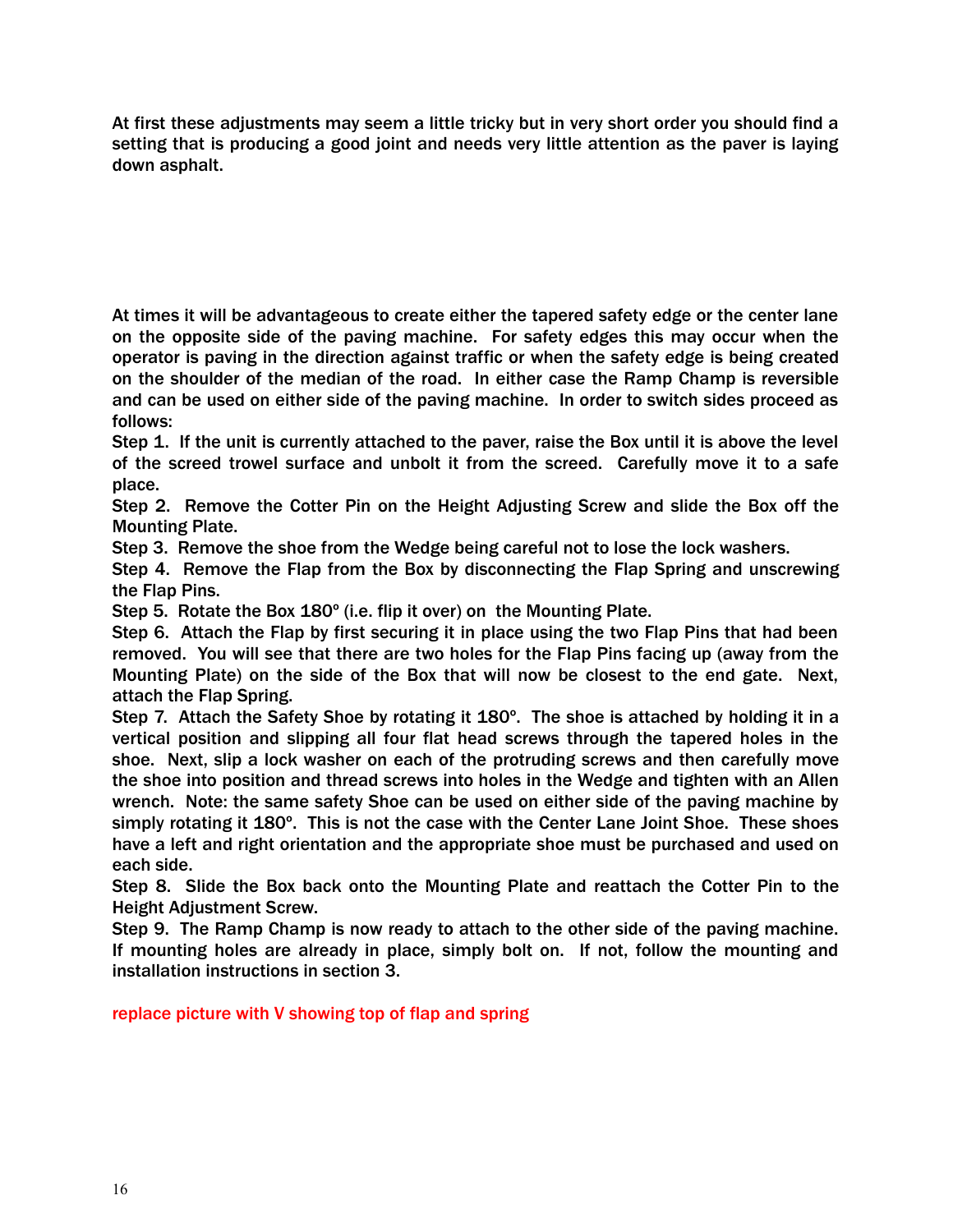

Lane Width. The width of the tapered safety edge is not to be included in the total measurement of the desired lane width. The end gate needs to be extended beyond the desired lane width by an amount equal to the width of the tapered edge. Fully extended the Ramp Champ creates a 30º tapered edge that is approximately 8" wide.

Rolling Patterns. It is recommended that the first rolling pass on the freshly laid road be made with the roller drum 8" to 12" away from the tapered edge of the lane. This will help to ensure that the tapered edge will not "roll up" or push out due to outward pressure from the roller. The roller should be driven straight up to the back of the paver and reversed without turning the roller so as to keep constant distance from the edge.

Rolling the edge. Attempting to roll the tapered edge is likely result in damage or distortion of the edge. It is not necessary to roll the edge as the Ramp Champ's patent pending radial compaction pressure creates a very strong and viable edge.

WARNING! DO NOT DRAW THE SCREED EXTENSION TOO CLOSE TO THE MAIN SCREED. During paving, the Ramp Champ could be exposed to contact with the cross feed auger and auger shaft in some models of paving machines when the screed extension is drawn in too close to the main screed. Please check if this is the case with your machine. Severe damage can occur to both the cross feed auger and the Ramp Champ if they come in contact.

WARNING! RAISE THE BOX TO ITS UPPER MOST POSITION BEFORE MOVING OR TRANSPORTING THE PAVER. When paving is completed in a given direction and the paver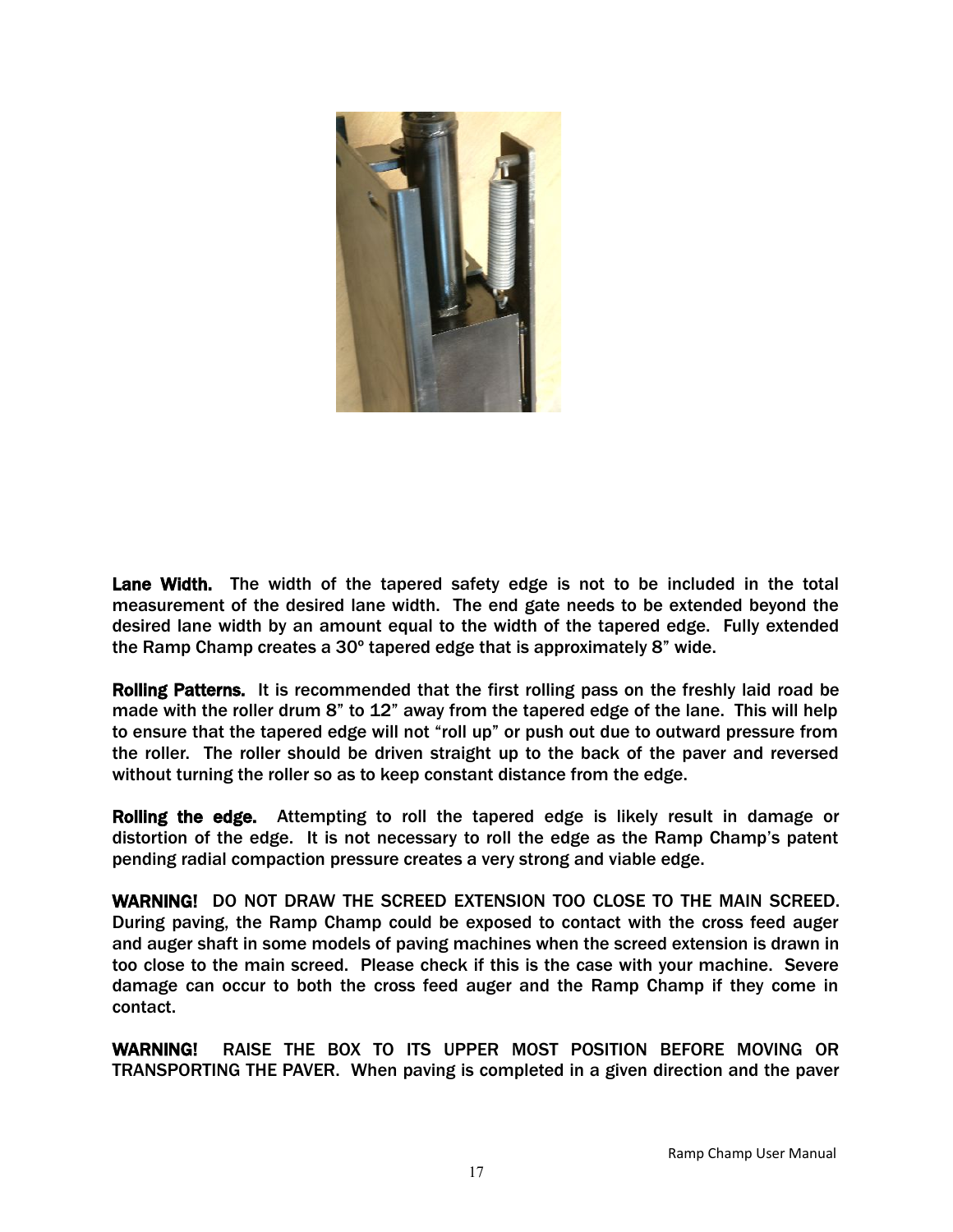is to be moved to a new position, the Ramp Champ should be raised to its uppermost position.

Keeping the End Gate in Proper Position. In order for the Ramp Champ to work properly, the end gate should be riding directly on the surface of the shoulder being paved at all times. Most end gates have a tension rod or compression spring mechanism which can be adjusted to keep enough downward pressure on the end gate so that it does not lift up during paving. If the end gate lifts off the shoulder for any reason, asphalt may flow out the side of the paver and not provide enough asphalt to the Ramp Champ to achieve proper consolidation.

## No visible angle has been produced or the angle doesn't reach the road shoulder

Check if the Shoe has been lowered to the appropriate position (See Section 5. CREATING A SAFETY EDGE WITH THE RAMP CHAMP) If not, turn the Height Adjusting Screw counterclockwise until the Shoe reaches the shoulder of the road while the screed is resting on the new pavement.

## The angle of the paved surface is tearing

This may be due to the temperature of the mix; mixes that are too cool may cause the material to tear. The composition of the mix may be at fault as well; mixes that are too dry may cause tears in the surface.

## The angle appears to be too steep

The Ramp Champ is designed to create at most a 30º slope. First make sure the angle is being measured relative to the road's surface, not true horizontal. Be sure that the correct rolling patterns have been used (See Section 5.2, "Rolling Patterns"). Check the unit and make sure it is flush against the end gate and square to the screed forming surface. Check the Box and be sure it is nestled between the Guide Rails.

## The tapered safety edge seems to lack structural integrity and is breaking up

The underlying shoulder and ground beneath the safety edge being formed must be firm and compacted prior to paving. Failing to do this may result in an inability to form a quality edge either during the paving process, and/or after the road is completed as the surrounding shoulder "settles."

## The devise is cutting through the shoulder instead of moving with the terrain

If the shoulder is not too soft, this may occur when the Spring Compression Screw is too tight and creating too much radial force or when the Shoe is too low and the Height Adjustment Screw need to be turned clockwise to raise the Shoe.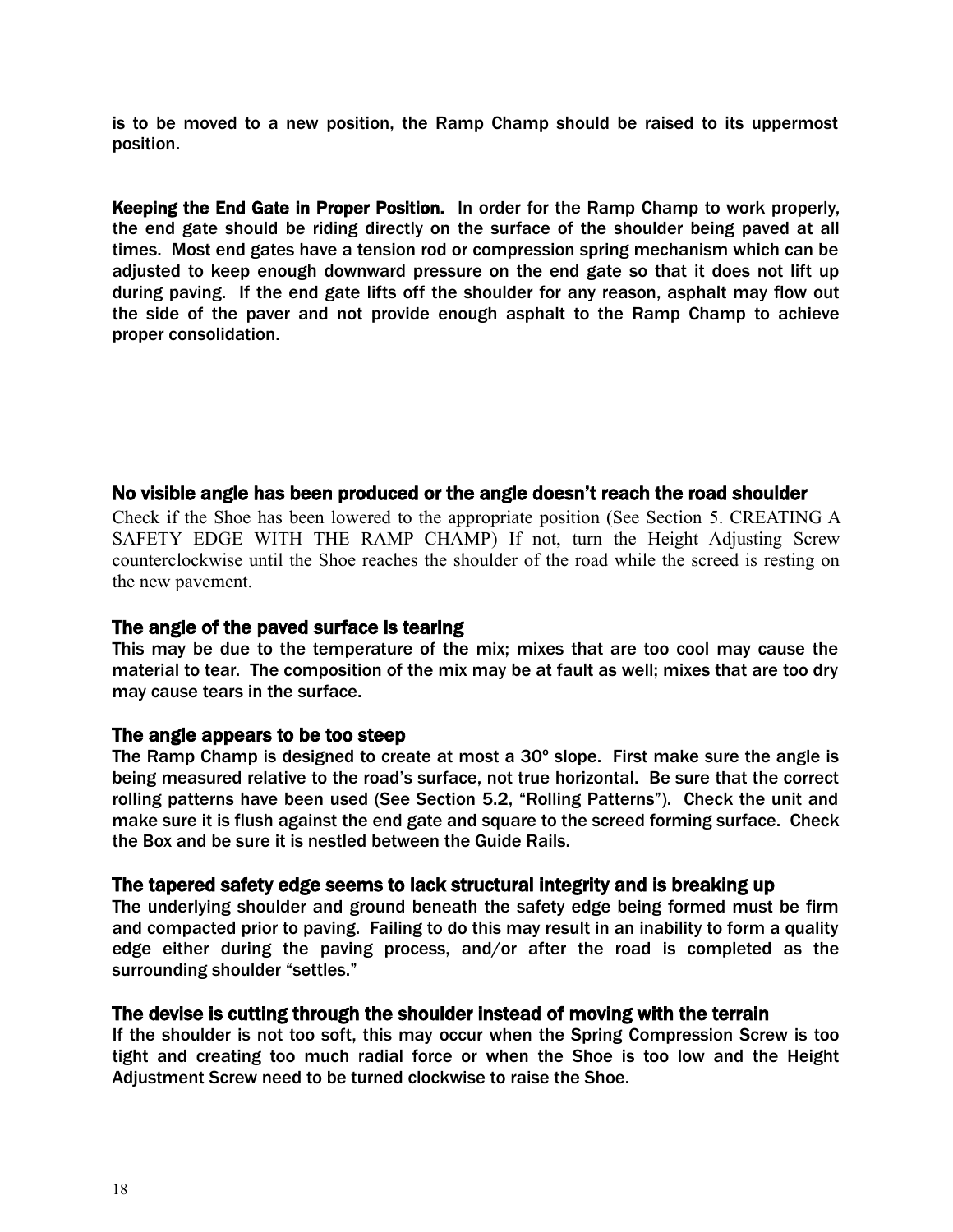## The Height Adjusting Screw will no longer turn counterclockwise

Our unit is designed with both upper and lower limit stops. In its highest position, the Shoe will be even with or just above the lower edge of the Mounting Plate. The lower stop allows the top edge of the Shoe to reach a position approximately 2″ lower than the bottom edge of the Mounting Plate. The unit is designed in this way in order to maintain is operating performance.

## The Screws are stuck or seems too difficult to turn

First clean off all threads using your normal asphalt cleaning process. If the difficulty still exists, the screw may have been damaged or bent and may need to be replaced. We believe this is not likely to happen although, should it occur we will be able to supply you with replacement parts. Replacing the Height Adjusting Screw is not difficult. The Spring Compression Screw will need to be repaired at the factory.

For assistance during preparation, installation and use of the Ramp Champ

- call Technical Support at 1-814-422-3343 (EDGE) or
- e-mail us at [sales@advantedgepaving.com](mailto:sales@advantedgepaving.com)

We suggest that you care for your Ramp Champ in a manner similar to all other paving machine accessories. The unit should be cleaned daily after use with your usual asphalt cleaning solutions. We recommend those that are environmentally safe. Additionally, the Ramp Champ should be stored in a dry location. Constant exposure to rain and weather conditions may affect its performance.

EXPRESS LIMITED WARRANTY. Advant-Edge warrants to the original purchaser only (Buyer) and subject to the limitations, terms and conditions and exclusions set forth herein: the Advant-Edger unit(s) are warranted only against failure due to defective material or workmanship for the period of one (1) year from the date of delivery.

THIS WARRANTY IS IN LIEU OF ALL OTHER WARRANTIES, WHETHER EXPRESS, IMPLIED OR STATUTORY, AND ALL OTHER LIABILITIES (CONTRACT, TORT OR OTHERWISE, INCLUDING NEGLIGENCE) AND ADVANT-EDGE MAKES NO WARRANTY OF MERCHANTABILITY OR OF FITNESS FOR ANY PARTICULAR PURPOSE. THIS WARRANTY WILL AUTOMATICALLY TERMINATE AND BECOME VOID UPON THE SALE, TRANSFER OR CONVEYANCE OF THE ADVANT-EDGER UNIT(S) OR MACHINE, MACHINE ATTACHMENT OR PROPERTY ON WHICH THE ADVANT-EDGER UNIT(S) ARE INSTALLED AND OPERATED.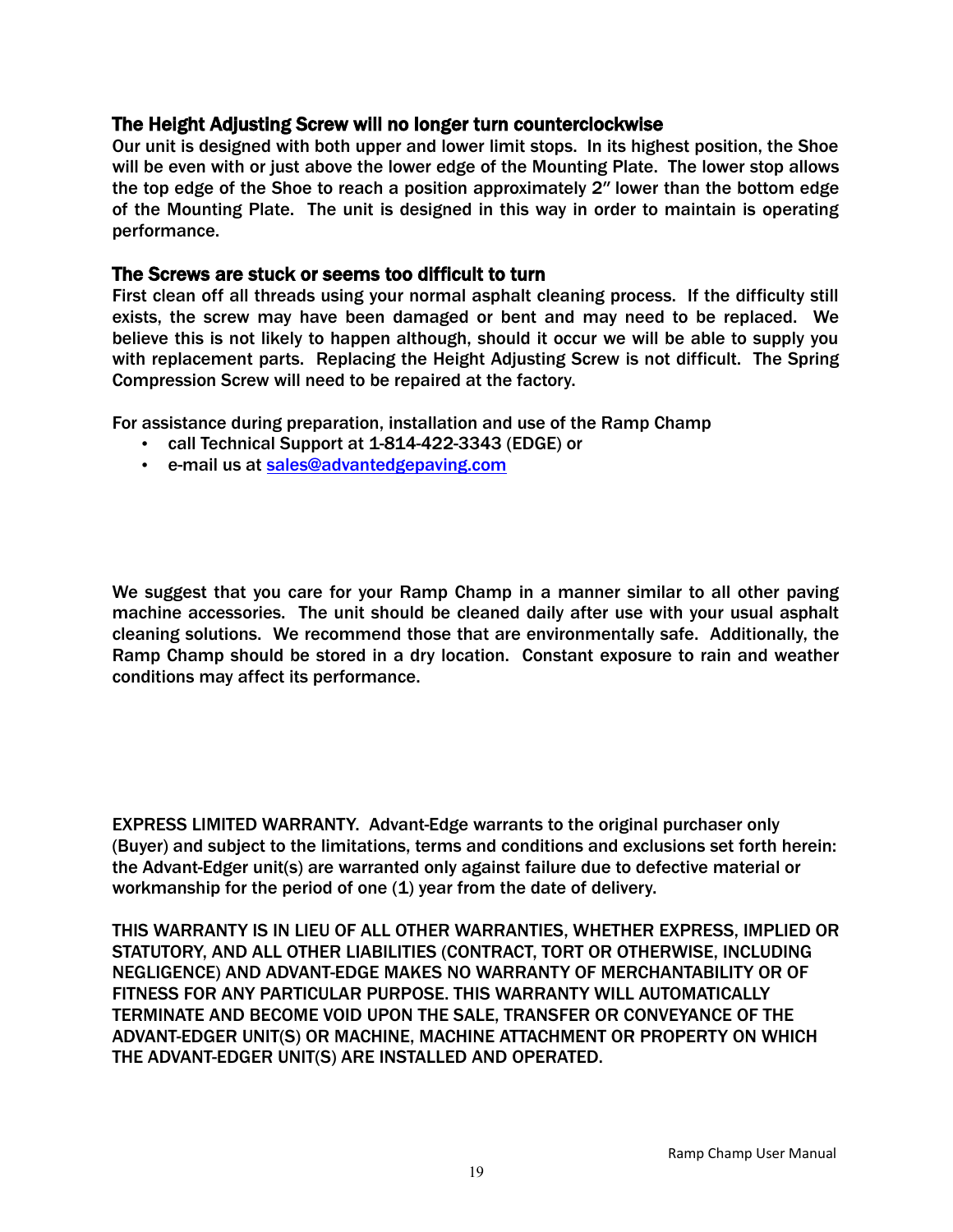ADVANT-EDGE DOES NOT MAKE ANY WARRANTY OR ASSUME ANY OBLIGATION WITH RESPECT TO THE VALIDITY OF ANY PATENTS, DESIGNS, COPYRIGHTS OR TRADEMARKS WHICH MAY COVER SUCH ADVANT-EDGER UNIT. THE CONDITIONING OF LIABILITY, RIGHTS, OBLIGATIONS AND REMEDIES OF THE BUYER RELATING TO CLAIMS ARISING FROM A DEFECTIVE ADVANT-EDGER UNIT(S) SHALL BE GOVERNED EXCLUSIVELY BY THE TERMS OF THIS SECTION 8 HEREOF.

This EXPRESSED LIMITED WARRANTY does NOT apply where there has failure of the Advant-Edger unit(s) due to improper use; breakage not due to defect, including, but not limited to, natural forces and/or acts of God; failure on account of faulty or improper installation or handling; where repairs or modifications have been made or attempted by others; or failure on account of installation in or on a product of faulty design or construction. As an example, this EXPRESS LIMITED WARRANTY will NOT apply if an object of any kind is attached to Advant-Edger unit without the prior written consent of Advant-Edge. Sales representatives of Advant-Edge are not authorized to make warranties about the Advant-Edger unit. Advant-Edge sales representatives' ORAL

STATEMENTS DO NOT CONTSTITUTE WARRANTIES, shall not be relied upon by Buyer, and are not part of the contract for sale.

If Buyer believes it has purchased a defective Advant-Edger unit(s) as described above, Buyer must notify Advant-Edge immediately in writing why Buyer believes the Advant-Edger unit(s) are defective. Advant-Edge may then request the Buyer to return the allegedly defective Advant-Edger unit(s) to Advant-Edge; have an Advant-Edge representative inspect the unit(s) at the job site, as installed, or at Advant-Edge's address; and/or rely upon the information Buyer has provided to determine whether the unit(s) are defective as described above. If any unit(s) are proven to be defective as described above, then Advant-Edge will, at Advant-Edge's sole discretion, either repair or replace the defective unit(s) or issue to Buyer a credit equal to the price of the defective unit(s) charged by Advant-Edge to Buyer. Said repair or replacement of defective unit(s) or issuance of credit shall constitute fulfillment of all liabilities of Advant-Edge to Buyer with respect to, or arising out of, the unit(s), whether based on contract, negligence, strict tort or otherwise. Advant-Edge reserves the right to change design, color, models and to discontinue the manufacture of any unit(s).

LIMITATION OF LIABILITY. Advant-Edge shall not under any circumstances be liable for incidental damages or for special or consequential damages. The remedies of Buyer set forth herein are exclusive, and the liability of Advant-Edge with respect to any contract or anything done in connection therewith such as the performance or breach thereof, or from the manufacture, sale, delivery, resale, installation or use of any Advant-Edger unit(s) covered by or furnished to Buyer, whether arising out of contract, negligence, strict tort, or under any warranty or otherwise, shall not, except as expressly provided herein, exceed the price of the unit(s) upon which such liability is based. This limitation of liability applies to original and replacement unit(s).

CONTROLLING LAW. The sale, delivery and use of Advant-Edger unit(s) shall be governed by, and this warranty shall be construed and enforced in accordance with, the laws of State of New York.